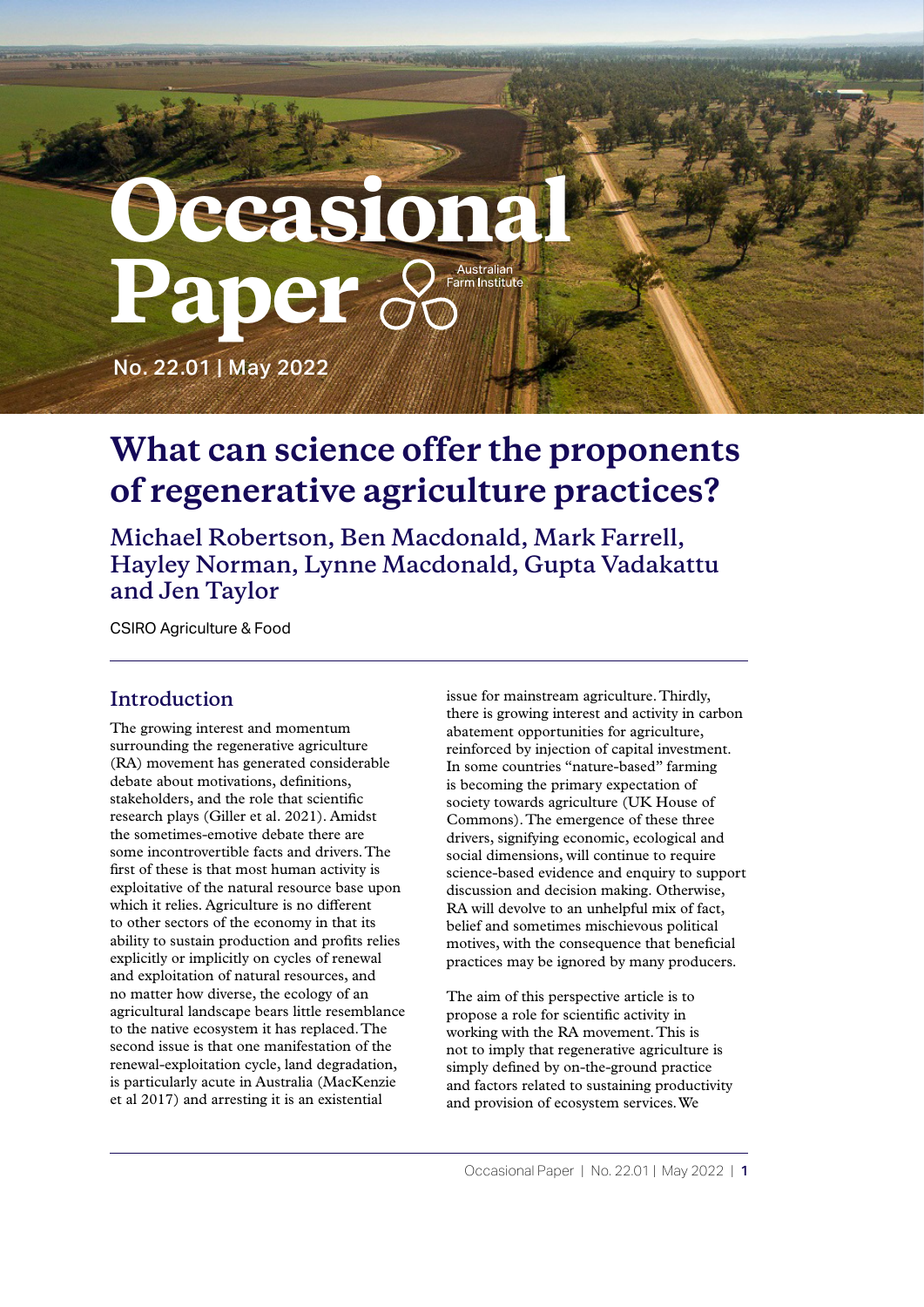recognise that regenerative agriculture also includes recognising increase in wellbeing and empowerment of practitioners. The intent in this article is to look specifically at those questions where agricultural or data sciences have salience.

We begin the article with our perspective on what we perceive to be the essential characteristics of RA, at least in the Australian context. We then move on to elaborate four key roles we see science playing in both supporting and critiquing the RA movement. Our underlying motivation for this article is to help bridge an emerging divide we see between the science community and practitioners and supporters of RA (Francis 2020, Giller et al. 2021). Our belief is that the RA movement is well-intentioned and seeks to see agriculture thrive rather than tear it down. Given the level of farmer, political and community support we contend that the regenerative agriculture movement is unlikely to disappear anytime soon and this behoves us to address it as a feature of agriculture in Australia and around the world. By encouraging a role for science, we hope we will clarify objectives and claims for RA and form the basis for a partnership between scientists and supporters of RA. Our audience for this article is primarily agricultural scientists, but also others interested in the RA movement.

#### **Characteristics of regenerative agriculture**

The term "regenerative agriculture" seems to either alienate or motivate stakeholders. For example, critics of RA have asked what the RA movement seeks to regenerate (Giller et al 2021). Landholders object to the implication that their current farming practices are inherently destructive. Others point out that RA can focus on only one driver for ideal farming practice and de-emphasise profitability. Some point out that RA may lead to a decline in productivity and this may have flow-of effects for less food secure nations. There are practitioners who mix belief with elements of science, which can alienate other landscape managers. Another criticism is that RA does not offer new advice on farm practices beyond what is well known and currently considered best practice.

To understand the nature of RA, we propose to set aside the vexed issue of definitions and semantics and instead examine the characteristics of RA, informed by the Australian context. By examining what RA "does" we hope this can create points of contact with those in the scientific community who are alienated by the term "regenerative agriculture".

### **Here is our list of five characteristics:**

- 1. *Whole-of-system changes.* While much of agronomy, grazing management and even farming systems innovation tends to focus on "components" of the farming system, RA argues for what it calls "a whole-of-system" approach. For example, a change in grazing management away from set stocking to cell or rotational grazing will involve adjustments to labour, fencing, paddock layout, positioning of watering points, earthworks to manipulate overland flow, choice of pasture species, even the livestock enterprise employed. The whole-of-system approach of RA gives a prominent focus to utilising landscape scale processes to help restore land condition. An obvious example of this is diverting overland flows so that water can help rejuvenate native and agricultural vegetation, particularly on grazing farms, otherwise known as "natural sequence farming" and previously Yeoman keyline farming system. In the extreme this can involve substantial earthworks. These interventions are implemented at the scale of a whole farm (and ideally whole catchment) and not paddock by paddock. So, implementing and testing RA in a commercial farming context tends not to be based on a stepwise approach to single interventions, but rather an integrated "package". This raises interesting challenges about how the impact of such an implementation can be tested, including the difficulties of managing the transition to a new system, and we address this later in the article.
- 2. *Focus on "ends" rather than "means".*  Newton et al. (2020) point out that much RA is inconsistent in whether it is defined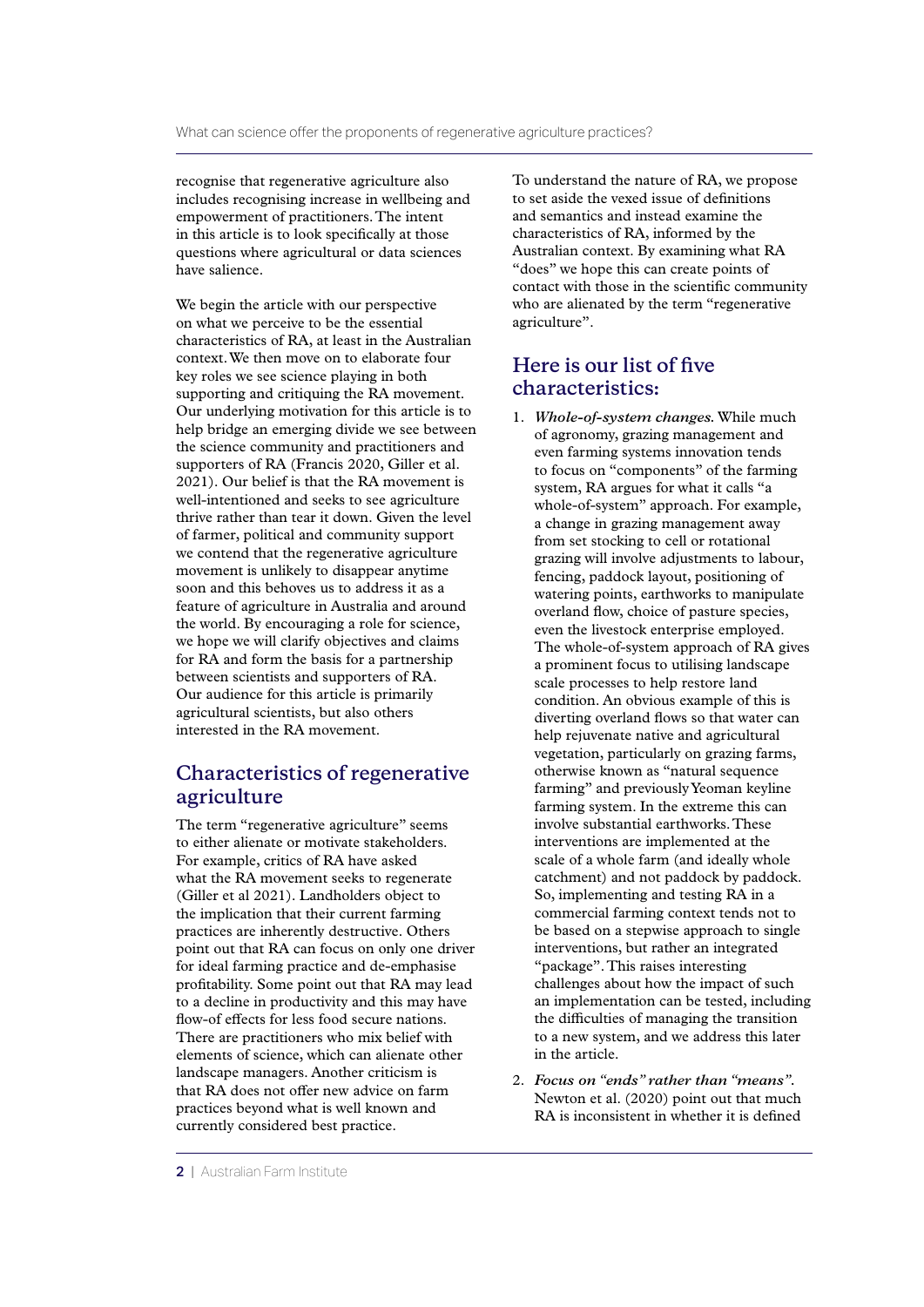by outcomes or processes. Unlike other ecologically-based farming movements like organic agriculture, biodynamic farming and permaculture, our observation is that RA in Australia tends not to prescribe what farming practices are acceptable or not. In doing so it places the focus on the ends rather than the means. So, if increasing soil carbon, reducing soil erosion, or fostering biodiversity are the ends, then RA tends not to dictate the means to get there. In this sense it is agnostic of specific farming management practices. A strength of this is that appropriate farming practices can be selected according to agroecological circumstances and the socio-economic context of the farmer(s) concerned. A range of beliefs and associated practices are utilised to achieve positive outcomes for the natural resource base and farm productivity. RA can be likened to a "broad church". We do note that Giller et al. (2021) documents a long list of endorsed RA practices, mostly informed by North American and European literature. Many of these may not be broadly appropriate/ available across the continental scale of Australian agriculture. RA in Australia and New Zealand (Grelet et al 2021) seems, to us at least, to be less prescriptive.

- 3. *Non-farmers as stakeholders.* The RA movement plays strongly to groups supporting a change to agriculture, such as consumers who are concerned about how the food and fibre products they consume are produced, investors who have funds to invest on behalf of those seeking particular outcomes on farm, and governments who wish to see a more "sustainable" form of agriculture being practiced. All types of groups are using their decisions, be it purchasing or investing, to influence change. While many may see this as a threat to the sovereign rights of farmers, the emergence of these non-farm stakeholders is being exploited positively by some in the farming and agribusiness communities. Witness the "direct to consumer" approach to marketing, and the emergence of green-influenced pension funds who are investing in Australian agriculture.
- 4. *Explicit reference to natural capital and its management.* For many in the

RA movement "regeneration" refers to active management of the stock of natural capital upon which productivity relies. In most Australian farming contexts "natural capital" amounts to soil, water and biodiversity of native species. For many investors referred to in the previous point, the maintenance/enhancement of natural capital is the key performance indicator of interest. Some Australian banks already use a form of trajectory analysis of farm performance, implying a focus on natural capital – and then use this as a basis for lending decisions. So, there is an increasing onus on agriculture to show that capital stocks are being managed responsibly and ethically. The use of "capital" to refer to the foundational natural resources that support agricultural production opens the door to the use of economic concepts and analytical frameworks integrated with biological understanding to inform the management of the stock. For instance, stocks of natural capital can be drawn down and built up at varying rates and with different costs involved. The time-based dimension invokes concepts like return on investment, and the choice of appropriate discount rates when conducting valuation of future benefits and costs. A key science challenge to which we elaborate below is the fuzzy and inconsistent nature of standards for natural capital accounting, including the fact that a natural capital baseline is not generally measured due to difficulty and cost. Another significant challenge is that most Australian farmers do not "farm" natural capital in order to sell it on a market – unless what they really mean by natural capital is actually soil carbon on the carbon market. So, the link between the dynamics of natural capital, and production and profit are poorly elaborated (Francis 2020).

5. *Incorporating broader sets of knowledge beyond western science.* In some forms of RA, particularly in extensive agriculture, there are attempts to draw upon traditional indigenous knowledge of landscapes and their management. For example, this can involve fire management, the performance of native vegetation mosaics, and identifying ecological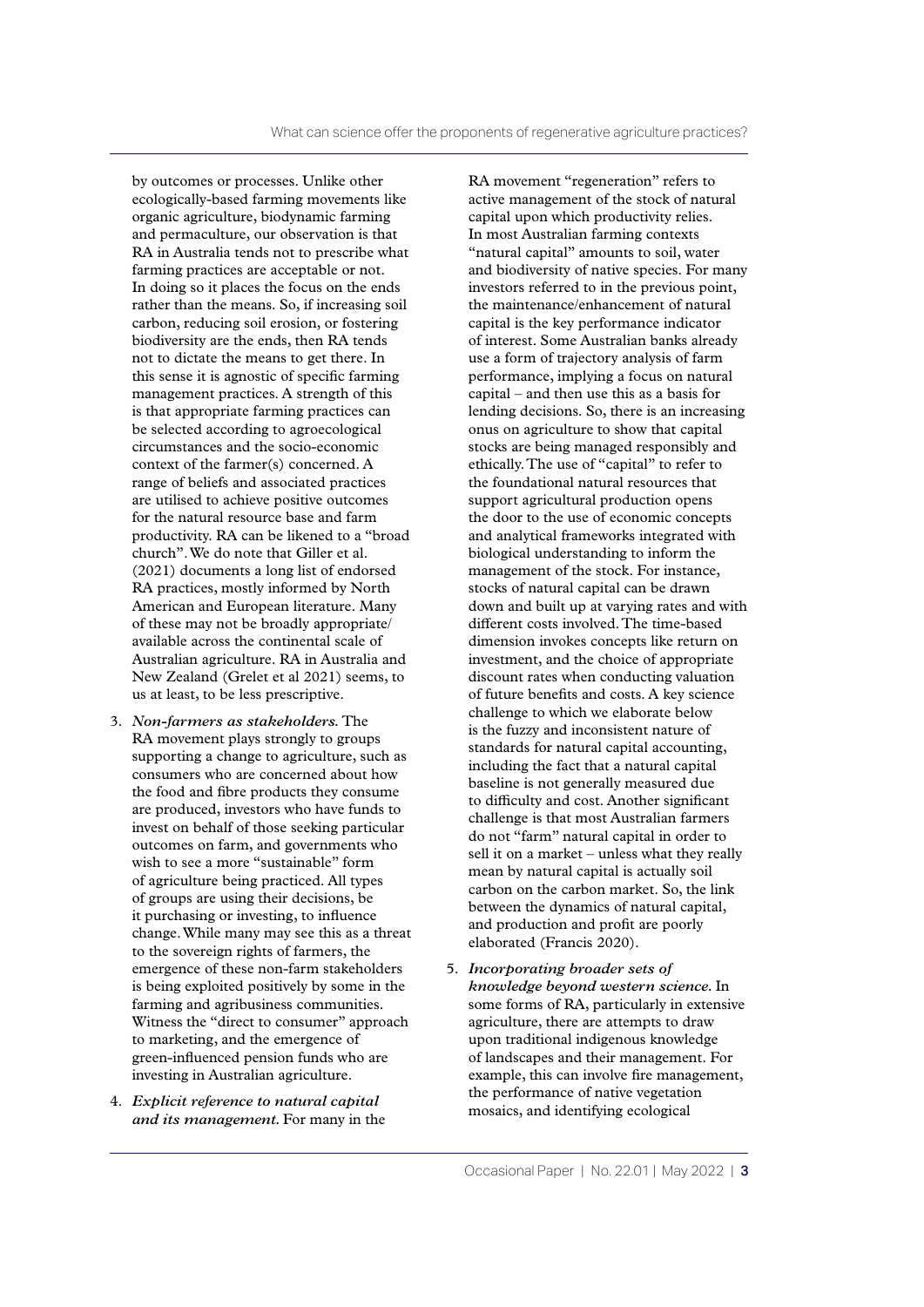indicators. We note that a recent analysis of RA in New Zealand addresses the role of indigenous partners (Grelet et al. 2021). Many forms of RA acknowledge and incorporate local farmer knowledge of landscape function, which may not have been derived from conventional scientific enquiry.

Given the above five characteristics we contend are at the essence of RA (in Australia), we would like to propose an elaborated definition of RA. The intention of offering this definition is not to impose a normative view but rather create a boundary object to foster dialogue between supporters and critics.

*Regenerative agriculture is a form of farming in which explicit attention is paid to the state and trajectory of the natural capital base (soil, water, biodiversity) underlying farm production and acknowledgement that there are non-farm stakeholders interested in its responsible management. It is not a prescriptive recipe of farm practices, but rather has a focus on positive outcomes for the natural resource base, particularly soil health, and farm productivity and profitability.*

#### **Science challenges for regenerative agriculture**

Here we list five challenges that we identify for the scientific community if it were to support the regeneration agriculture discourse. No doubt there are more challenges that can be identified, but we hope that by starting this list a dialogue can be fostered.

1. *Elaborating causal relationships between intervention and effect.* Because RA has a focus on outcomes (rather than the means to get there) and that a set of practices may be implemented as an integrated set at a farm or catchment scale, there are formidable challenges in ascribing cause and effect. These outcomes are often likely to be most clearly seen years hence, or most evidently during extreme events such as droughts. This means that supporting evidence for practice change may be hard to obtain. The discipline of farming systems research has something to offer here: the use of farm- and catchment-scale models together with monitoring of system function and underlying key drivers on long-term experiments can go some way towards dissecting main effects, interactions, lags, and causes (rather than associations). Models can also assist with "what ifs" and transferring insights to other seasons, locations and management regimes. Monitoring change in relation to a reference is essential and the emerging use of sensing systems will lessen the burden of running monitoring programs. Many RA "experiments" lack the conventional notion of a "control" for comparison. Long-term studies over multiple paddocks and farms, preferably with controls for comparison, is the ideal. Failing that, there is an opportunity for agricultural science to adapt "space-for-time" approaches from ecology and geography and deep-time approaches from geology to compensate for the lack of classical controls in most implementations of RA.

- 2. *Elucidating the demonstrable connection between soil health and productivity and productivity footprint.*  RA typically embodies soil health as a key outcome, often implying, for ease of measurement, that soil health equates to soil carbon and organic matter, and is positivity associated with productivity and food quality and a reduced footprint. One aspect of below-ground function we see as an emerging frontier for science to work on with RA, is the role of the soil-plant microbiome and how it can be manipulated to good effect for resource use efficiency and plant and livestock performance.
- 3. *Using frameworks of natural capital to conceptualise stocks and flows of natural resources.* As outlined above, the disciplines of economics and accounting can provide useful concepts and analytical frameworks to view the dynamics of natural capital. A significant challenge is the quantification of "natural capital" and devising meaningful and adoptable monitoring systems. We suspect the definition of what constitutes natural capital will need to be flexible and negotiated with stakeholders, particularly if they are farmers, according to the local context, and thus require transdisciplinary

<sup>4 |</sup> Australian Farm Institute